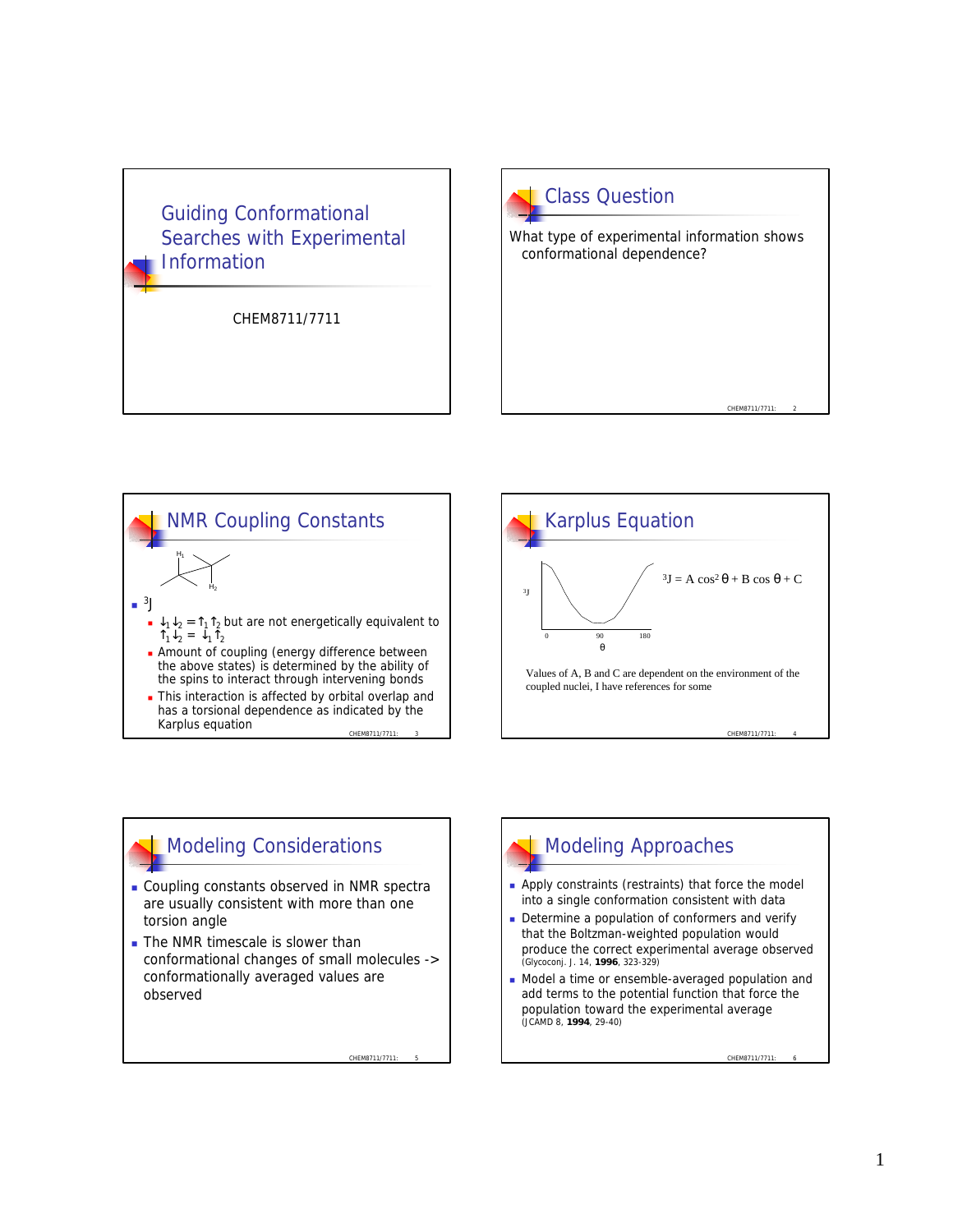#### Class Exercise I

- **Assume that A=7.76, B=-1.10 and C=1.40**
- $\blacksquare$  Use the following data to evaluate a realistic conformational distribution around the C2-C3 bond in pentane at an unknown temperature  $3J = 6.0$  Hz

CHEM8711/7711: 7

# NOE Enhancements **NOE's result from cross-polarization**

- **Example:** 
	- **n** Irradiation of a particular <sup>1</sup>H nuclei changes the equilibrium distribution of spin states (more spins are promoted to the high spin state)
	- This change in <sup>1</sup>H polarization affects the distribution of spins for <sup>13</sup>C nuclei (more spins are demoted to the low spin state)

CHEM8711/7711

**Subsequent irradiation of**  $13C$  **gives a stronger signal** than without prior <sup>1</sup>H irradiation





#### Class Exercise II

- **Given a C<sub>1</sub>-H** to C<sub>4</sub>-H distance of 4 Å in 1butanol, generate a conformation consistent with this information
- **Defining restraints** 
	- Moe uses unique identifiers for every atom
		- Can get with variable = AtomPrompt  $[]$  by clicking on the atoms of interest
	- <sup>n</sup> RestraintCreate ['distance',[[a1,a2]],value, weight]

CHEM8711/7711

# Potential Problems

- $\blacksquare$  What happens when there is more than one hydrogen at a given position?
- Constraints change the energy functions  $-$  a final minimization without constraints should always be done
- A small number of NOE-derived distances will not be sufficient to completely define the 3D shape of a molecule
- Modeling with NOE's is generally done repeatedly from different starting geometries to see if multiple structures consistent with the data are found

CHEM8711/7711: 12